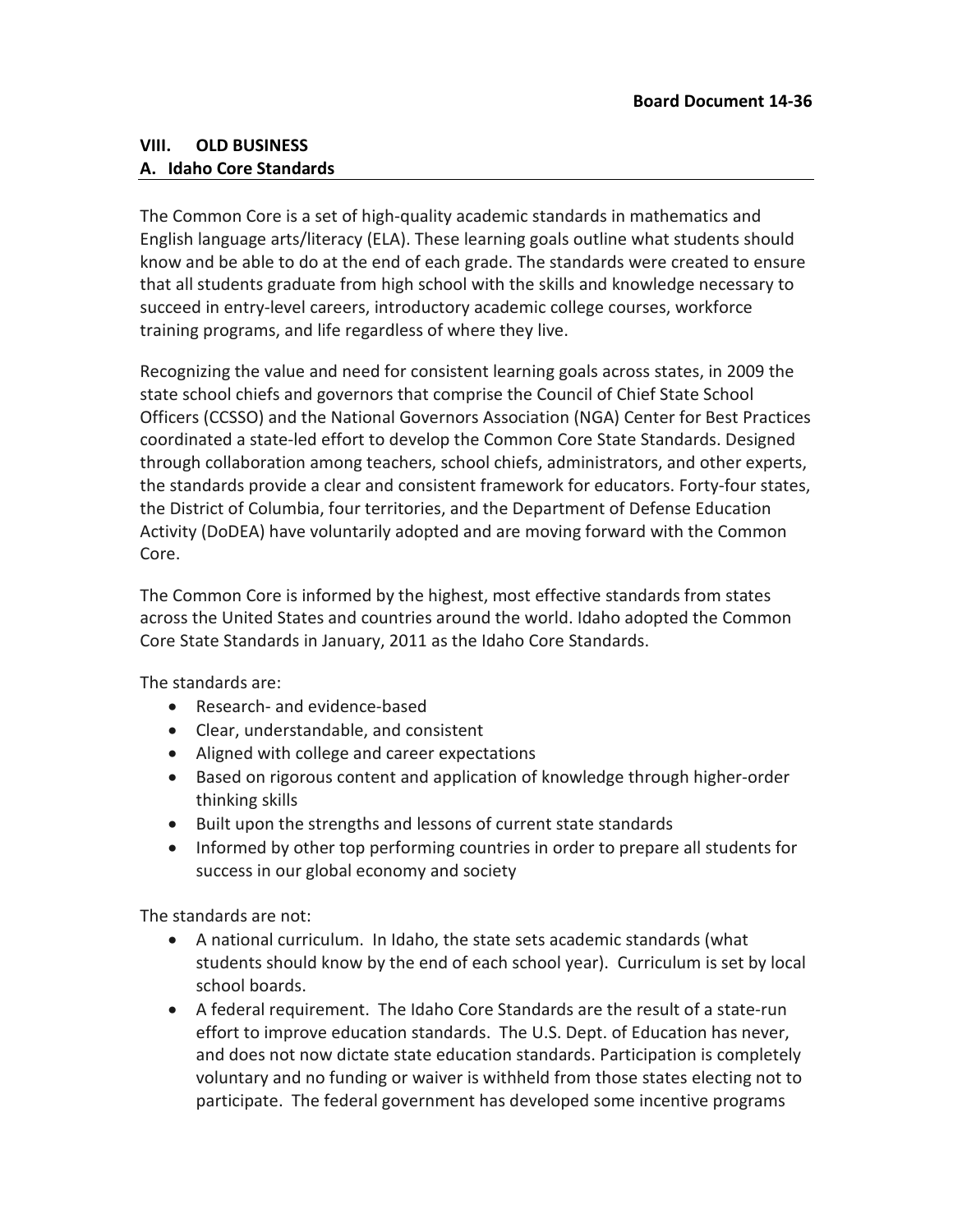like Race to the Top to encourage states to participate, but Idaho elected not to participate in Race to the Top.

- A way to lower standards in Idaho. The Idaho Core Standards are more rigorous than Idaho's previous standards.
- Linked to any plan to upload identifiable student data to a national database. Idaho implemented a state-wide longitudinal data system in 2009, 2 years before the Idaho Core Standards were adopted. Idaho's data system is not tied to any national database. Further, neither the state nor local school districts collect data on things like religious affiliation, nor does the state have the technology to collect any biometric data.
- Deemphasizing the importance of literature and historical texts. The standards require a balance of literature and informational texts. They encourage the inclusion of more informational and primary source texts in classes other than English Language Arts. English classes still focus mostly on literature.
- Standards set in stone. Idaho has flexibility to add onto these standards, as do local districts.

What will the Idaho Core Standards accomplish?

- The standards will help us achieve our goal of 60% of Idaho adults having a postsecondary degree or certificate by 2020 by better preparing students for the rigors of school/work beyond high school. Today only 39% of Idaho adults have a postsecondary degree or certificate.
- There is a gap between skills students need to be successful in college and the skills with which they are graduating from high school. Consequently, a significant number of students must take remedial courses once they get to college. Students pay for them, but those courses do not count toward a degree. Students waste time and money on learning what they should already know, or they become discouraged and drop out.
- Employers report that high school graduates do not have the skills required for available jobs. Raising our standards will help close that gap.
- The standards emphasize critical thinking and problem-solving skills; students need those skills to succeed in college, career and life.
- The standards require the use of evidence to support arguments rather than merely students' opinions.
- Students who move from state to state will have fewer gaps in their education due to differing standards in those states.

Some Criticisms of Idaho Core Standards:

• The testing takes too long and is too hard for students. Testing can take up to 8.5 hours for the average student. This allows time for performance tasks and